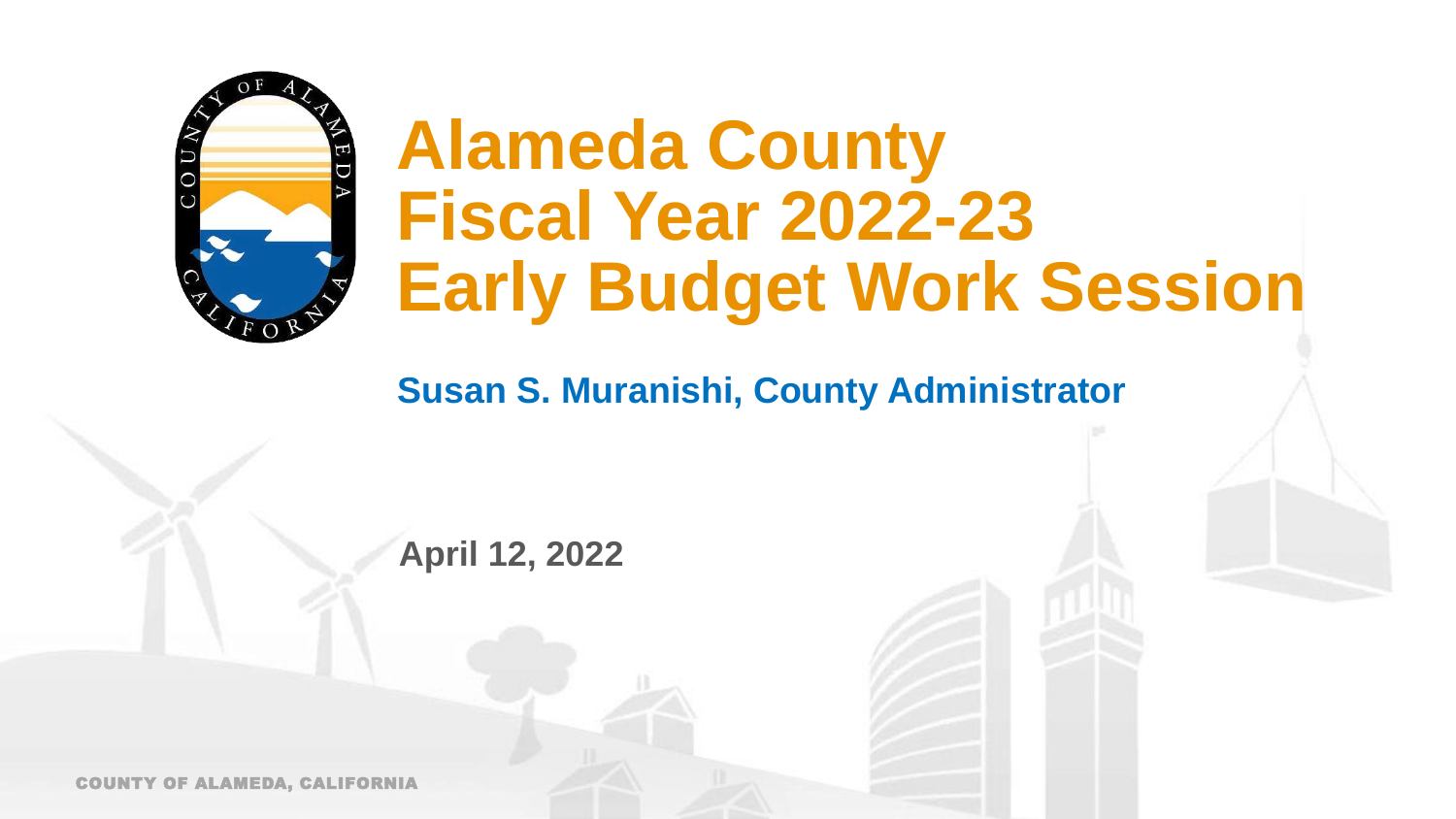# **Early Budget Work Session**

- Federal, State, and Economic Update
- County Budget Updates
	- − Board-Approved FY 2022-23 Budget Policy
	- − Budget Balancing Strategies for FY 2021-22
	- − FY 2022-23 Budget Next Steps
- Pending Factors
- FY 2022-23 Preliminary MOE Department Presentations

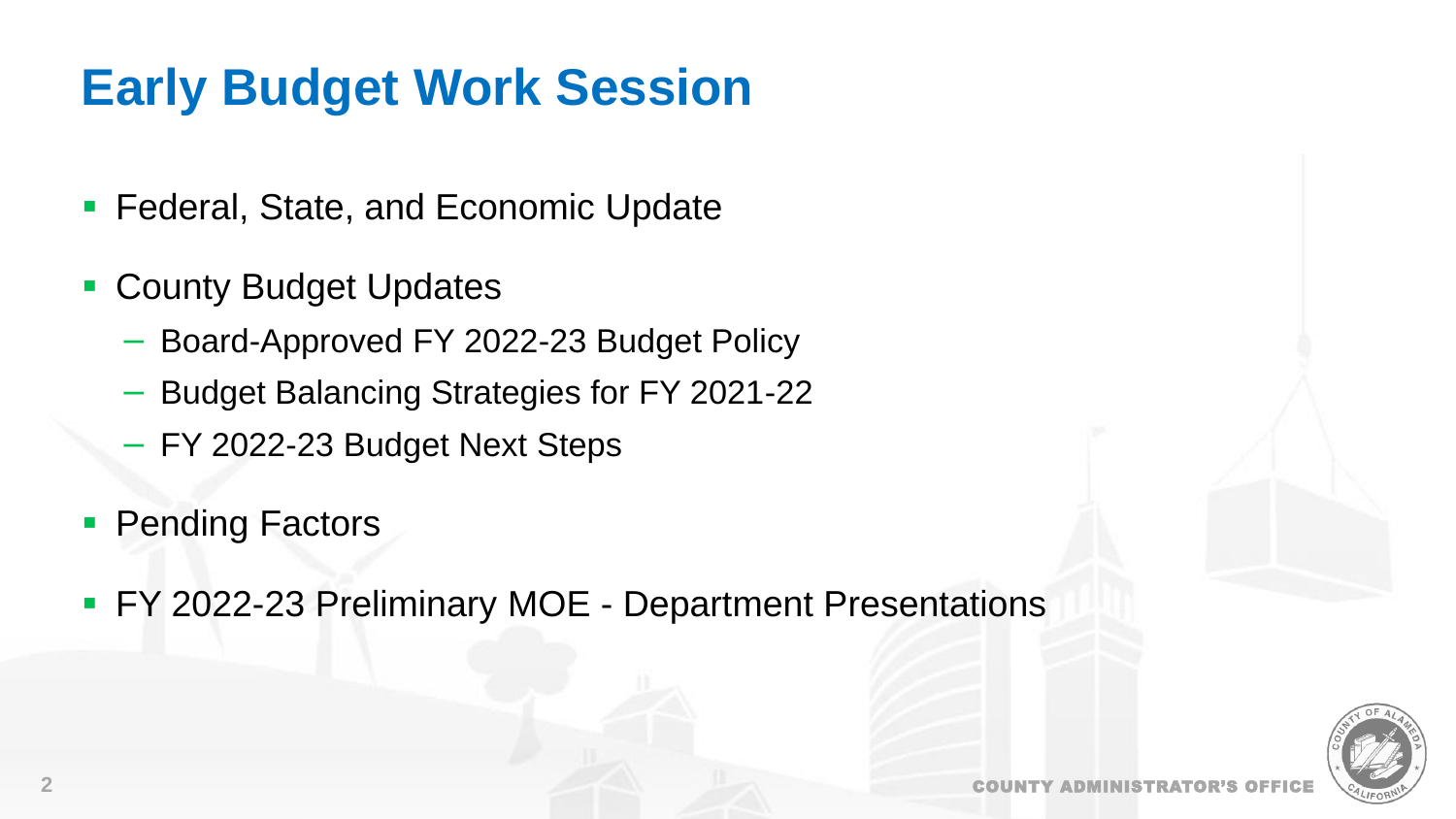### **Federal Budget Update**

■ On March 15, President Biden signed a \$1.5 trillion spending bill to fund the federal government through the remainder of the Fiscal Year with increases to both defense and non-defense spending.

- On March 28, the Biden Administration released a \$5.7 trillion spending plan for FY 23 with a focus in the following:
	- Unclogging supply chains
	- − Green Energy
	- **Public Safety**
	- − Billionaire Minimum Income Tax, increases in top level income tax, & increase in corporate taxes

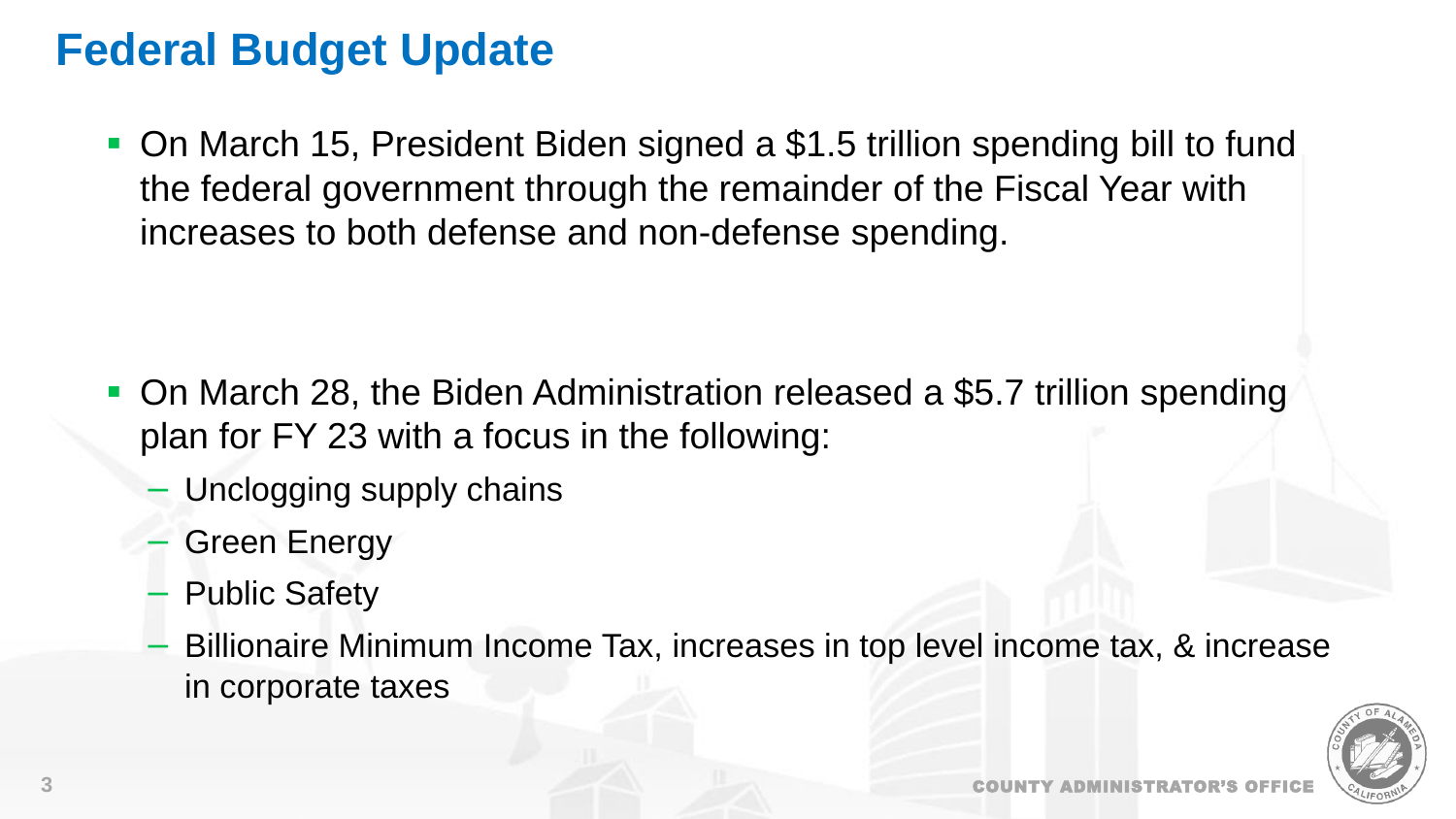### **State Budget Update**

- On January 10, Governor Newsom released a \$286 billion proposed FY 23 Budget with a focus on:
	- − Fighting COVID-19
	- − Combating the Climate Crisis
	- − Confronting Homelessness
	- Tackling the Cost of Living
	- − Keeping our Streets Safe
- The Governor projected a \$21 billion discretionary surplus due to increased revenues driven by very strong personal income tax receipts.
- **The Governor is proposing to use the surplus chiefly for one-time investments due to the** volatility of State revenues.
- **Some areas of interest/concern for counties include CalAIM, pretrial funding, and CARE** Court.

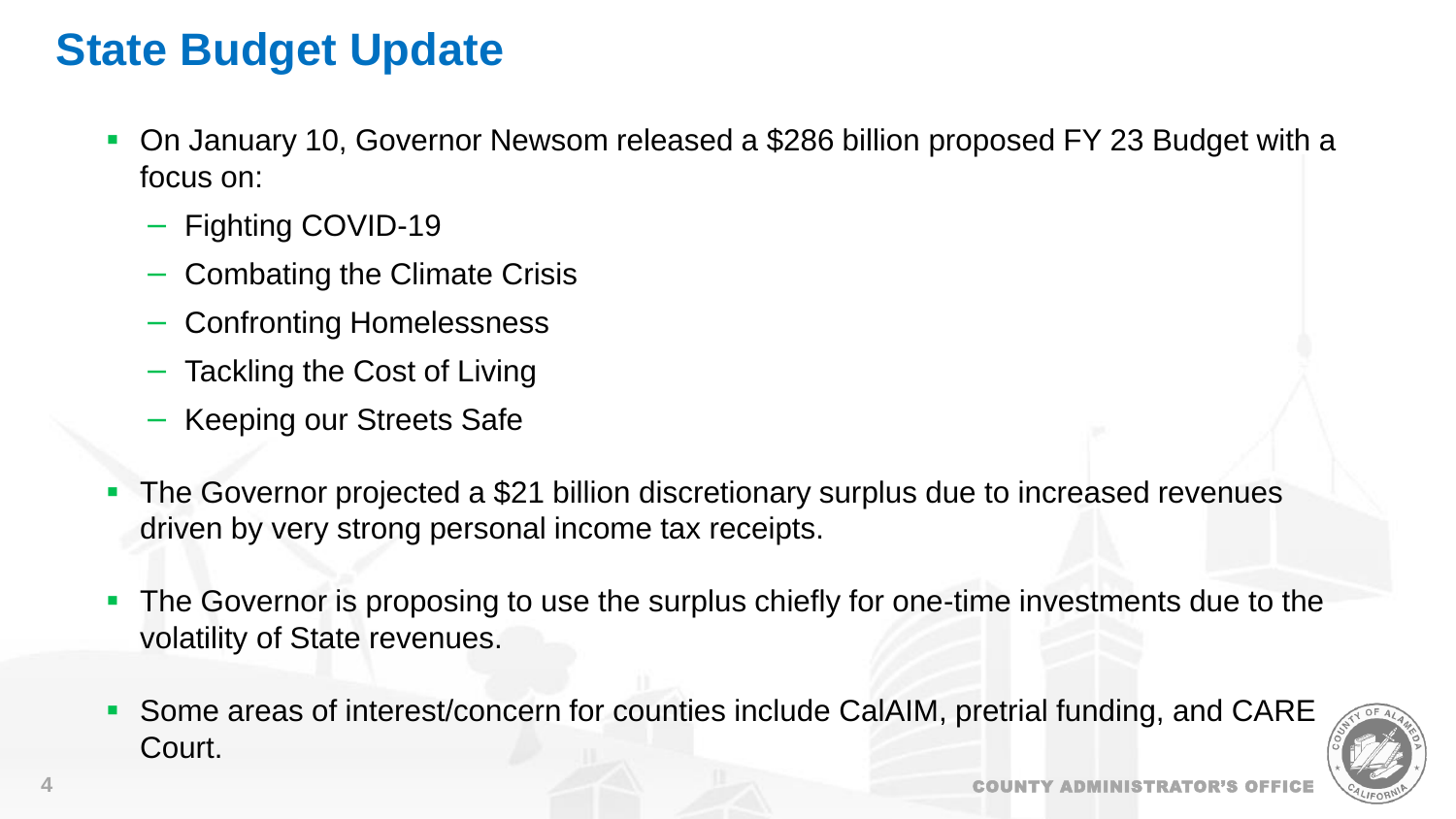### **Economic Update**

- The labor market continues its post-COVID recovery with February U.S. unemployment at 3.8% compared to 3.5% in January 2020.
- California continues to lag with an unemployment rate of 5.4% in February vs 4.1% in January 2020.
- The Federal Reserve has increased interest rates for the first time since the onset of the pandemic and has signaled future increases.
- 30-year mortgage rates have increased sharply rising from 3.2% in January to 4.7% in March.

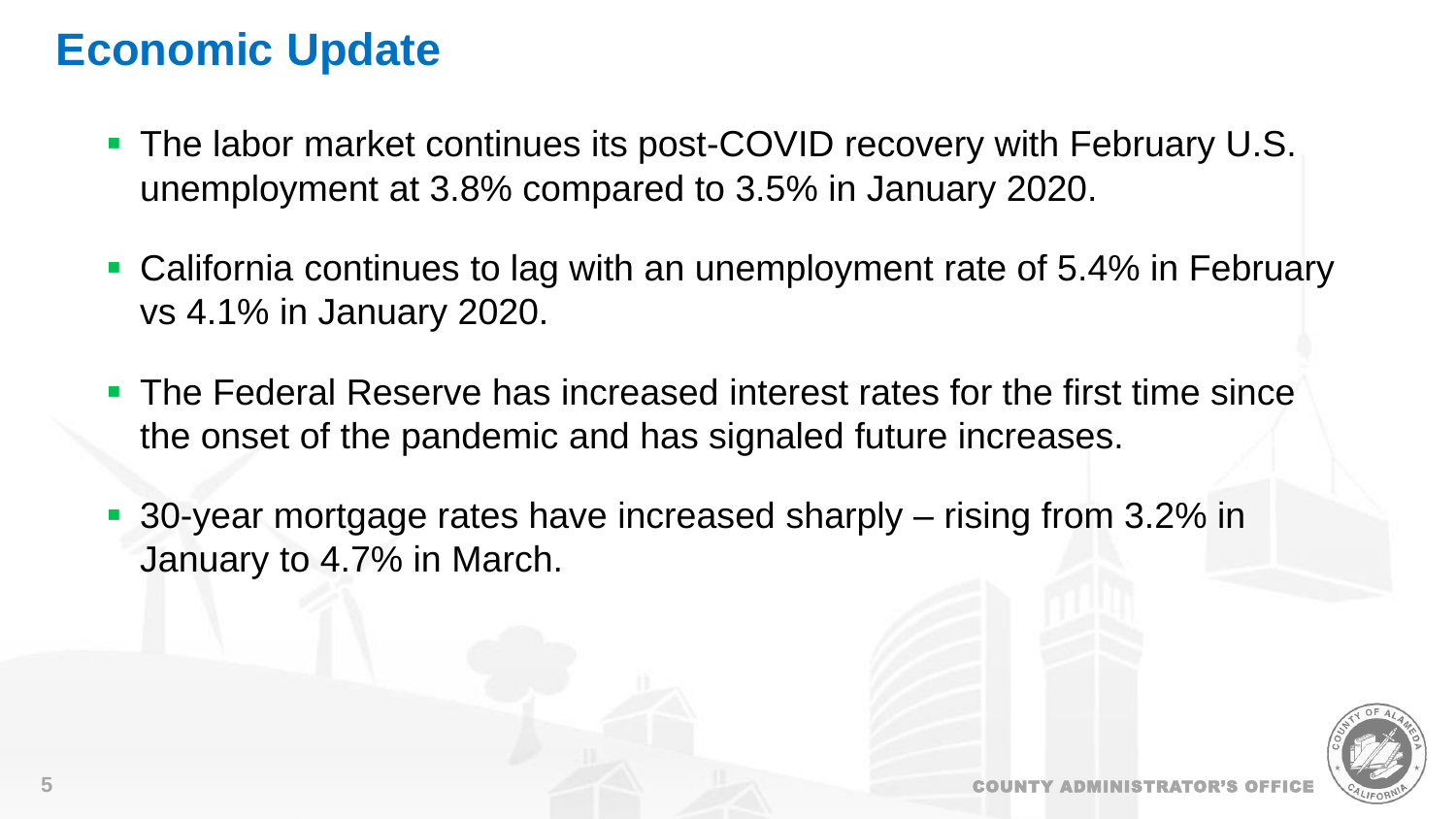# **2022-23 MOE Budget**

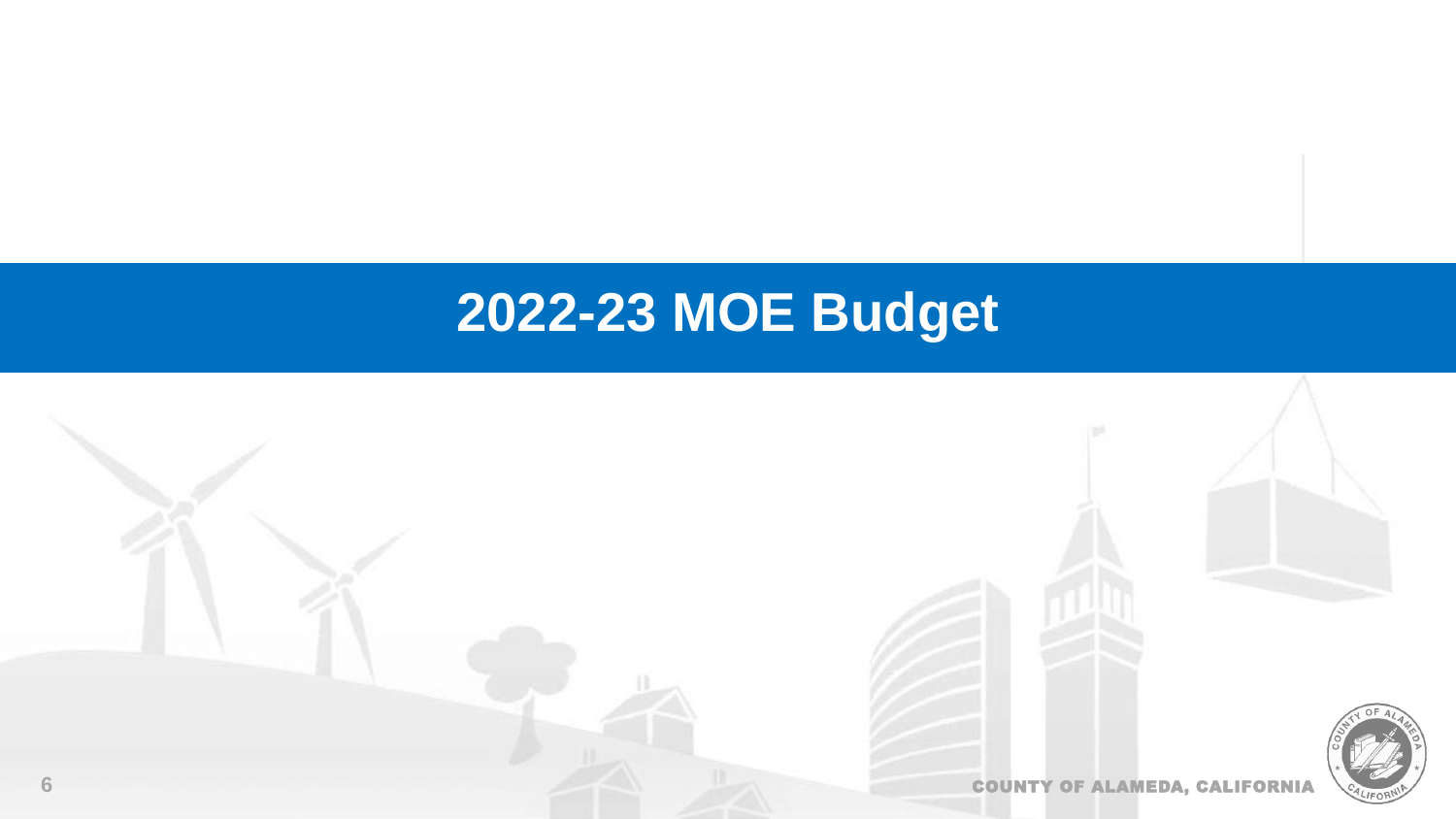## **MOE Budget Guidelines**

**Maintenance of Effort:** The funding level needed by agencies/departments to continue existing programs, staffing and service levels.

- Known salary/benefits, operational and internal service fund adjustments
- Current revenue projections
- 3% cost-of-living adjustment for eligible contracts with community‐based organizations
- **Mid-year Board approved adjustments**
- MOE does **not** generally include COVID-19 impacts
- **Alignment with Vision 2026**



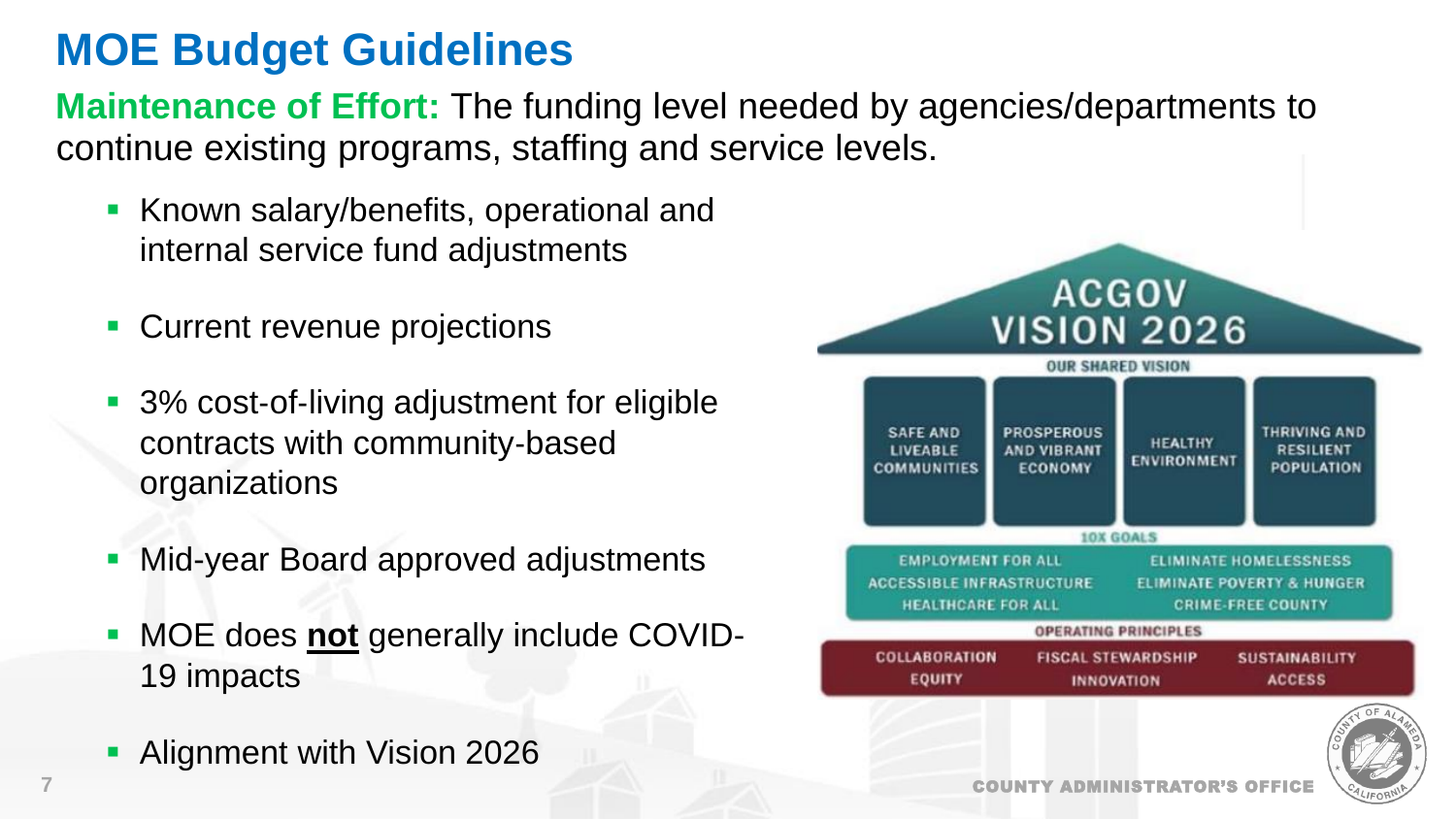### **FY 2021-22 Budget Balancing (\$ in millions)**

|                           | <b>All Funds</b> | <b>General Fund</b> | <b>FTEs</b> |
|---------------------------|------------------|---------------------|-------------|
| FY 2021-22 Adopted Budget | \$3,607.9        | \$3,315.0           | 10,078      |

| <b>Program</b>              | <b>Total One-Time</b><br><b>Balancing</b><br><b>Strategies</b> | <b>Total Ongoing</b><br><b>Balancing</b><br><b>Strategies</b> | <b>Grand Total</b><br><b>Balancing</b><br><b>Strategies</b> |
|-----------------------------|----------------------------------------------------------------|---------------------------------------------------------------|-------------------------------------------------------------|
| <b>General Government</b>   | \$0.0                                                          | \$7.9                                                         | \$7.9                                                       |
| <b>Health Care Services</b> | \$4.7                                                          | \$0.0                                                         | \$4.7                                                       |
| <b>Public Assistance</b>    | \$0.0                                                          | \$5.5                                                         | \$5.5                                                       |
| <b>Public Protection</b>    | \$0.0                                                          | \$10.0                                                        | \$10.0                                                      |
| <b>Countywide</b>           | \$19.1                                                         | \$2.0                                                         | \$21.1                                                      |
| <b>Grand Total</b>          | \$25.4                                                         | \$23.8                                                        | \$49.2                                                      |

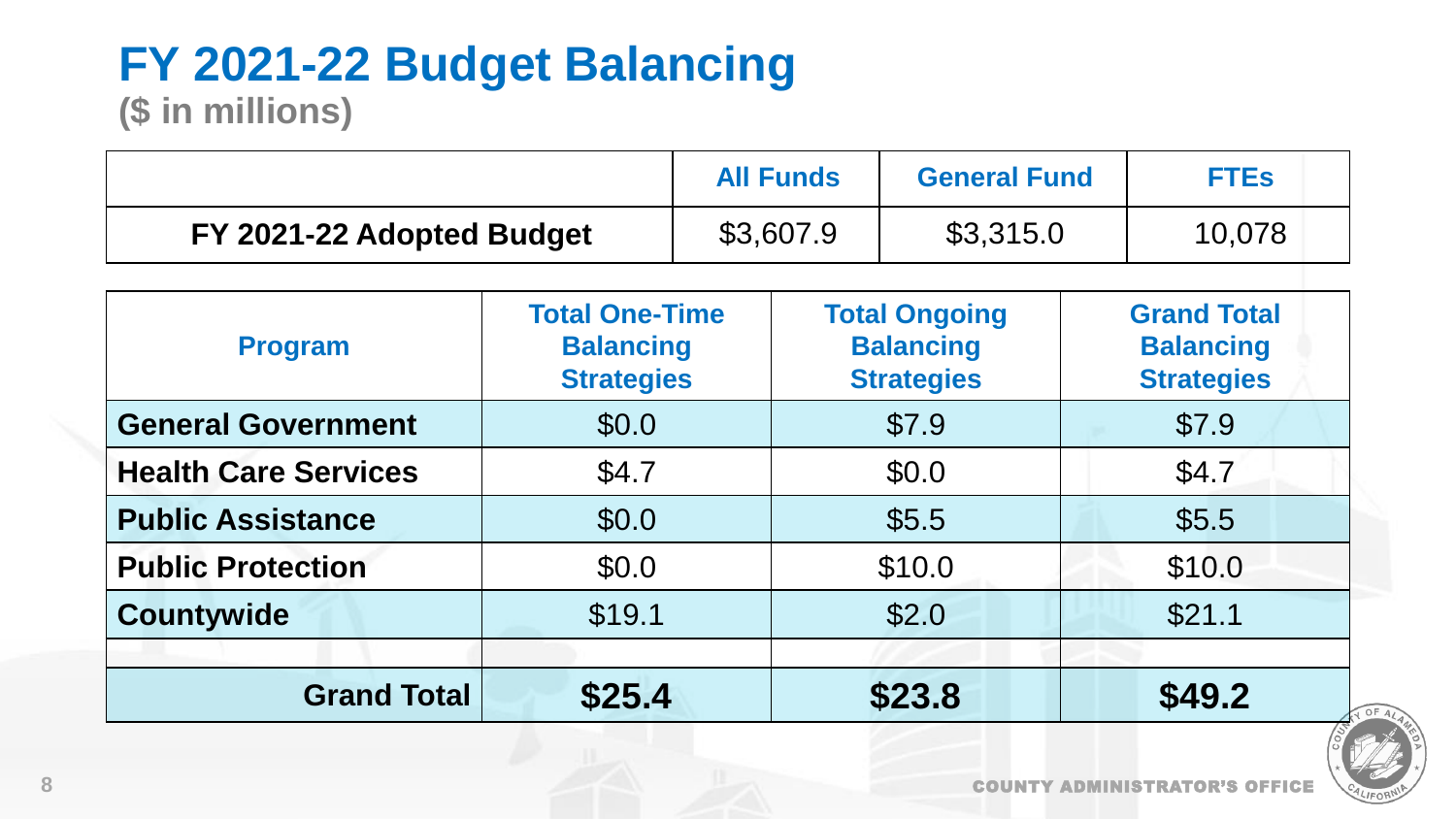# **FY 2022-23 Budget Development Next Steps**

- Continue analysis of program expenditure & revenue projections
- Analyze & update non-program revenue and expenditure projections
- Identify any remaining funding gap & balancing strategies
- Analyze Governor's May Revision
- Submit balanced Proposed Budget to Board of Supervisors
- **Budget Hearings**
- Adopt balanced Final Budget by June 30th

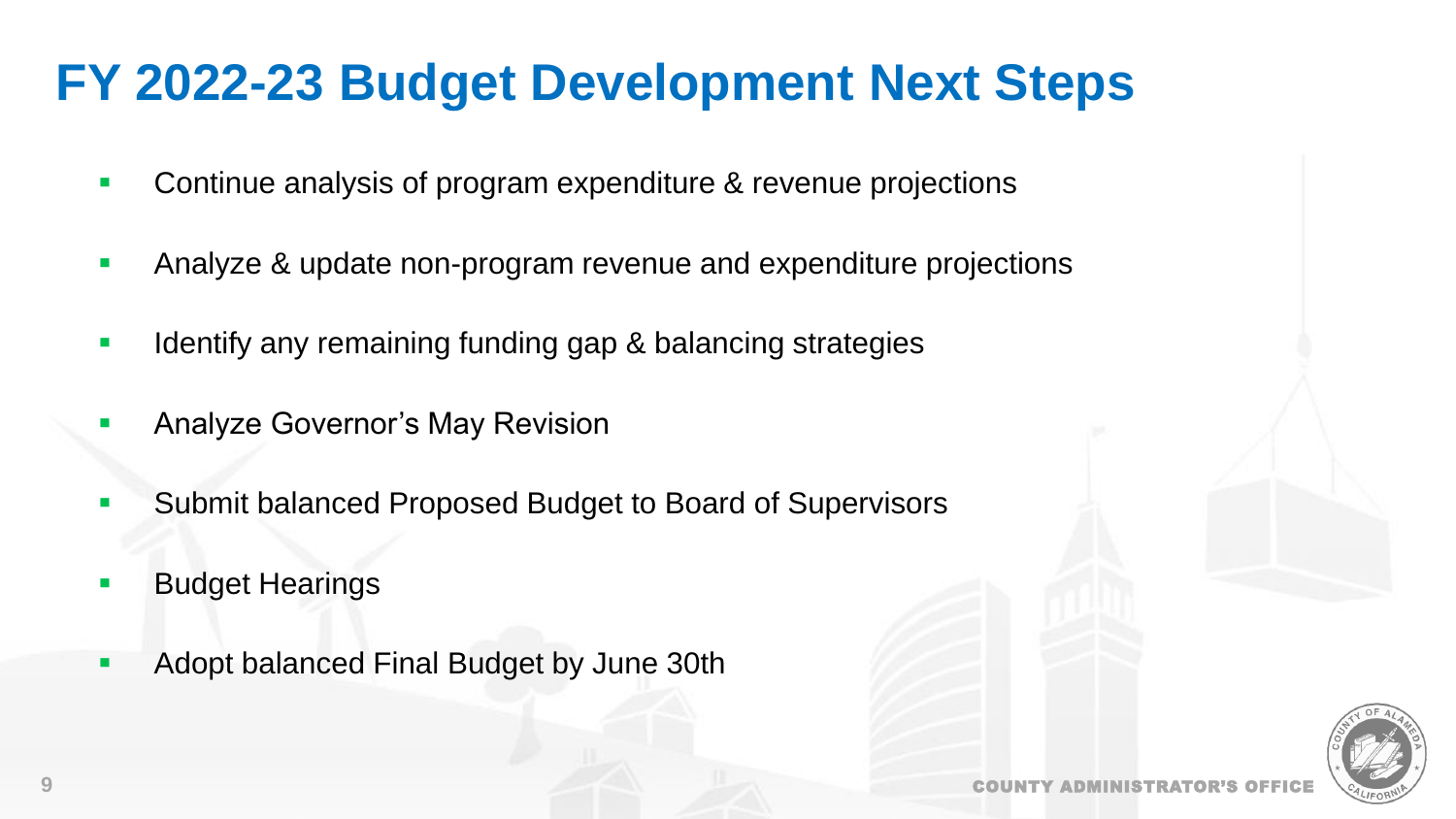# **Pending Factors**

- Rising retirement costs
	- − As of the December 2020 actuarial report ACERA has \$2.5 billion in unfunded liabilities and funded ratio decreased from 77.6% to 76.2%
- **Pending labor negotiations**
- Deferred maintenance and infrastructure needs
- Public Safety Costs inmate medical care, realignment of juvenile justice, pending litigation / consent decree
- **EXECUTE: Housing and homelessness**
- Continued use of one-time funds for budget balancing
- **Rising interest rates cooling the economy and potentially causing an economic downturn**
- Continued COVID-19 response & recovery

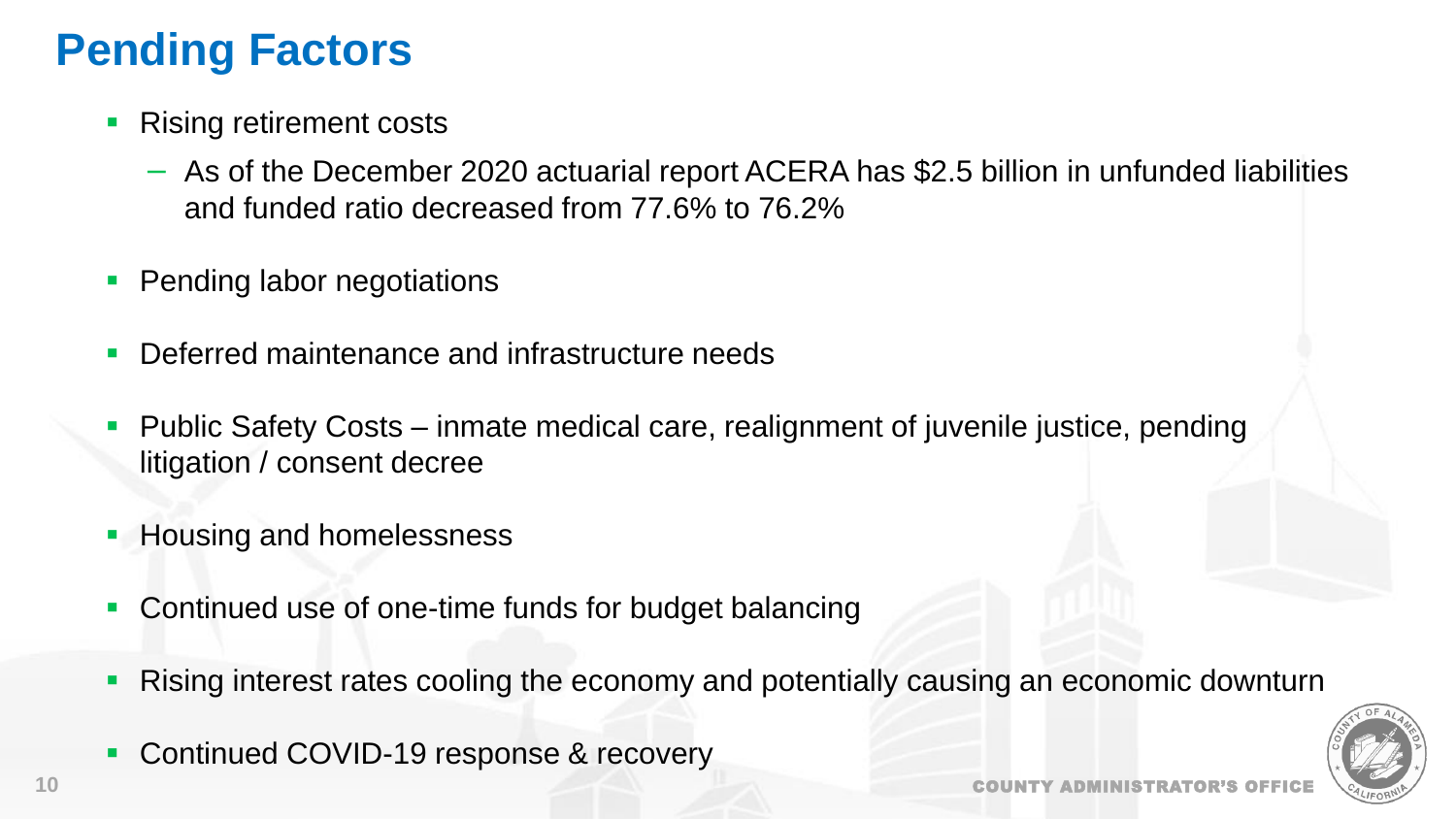# **FY 2022-23 Early Budget Work Session Schedule**

#### **County Administrator's Overview**

**Health Care Services** Health Care Services Agency

#### **Public Assistance**

Social Services Agency Child Support Services

#### **General Government**

General Services Agency Public Works Agency Community Development Agency Information Technology Department Registrar of Voters

#### **Public Protection**

**Sheriff** Probation Department Public Defender District Attorney Fire Department

### **General Government (continued)**

Auditor Assessor Treasurer-Tax Collector Human Resource Services **Library**